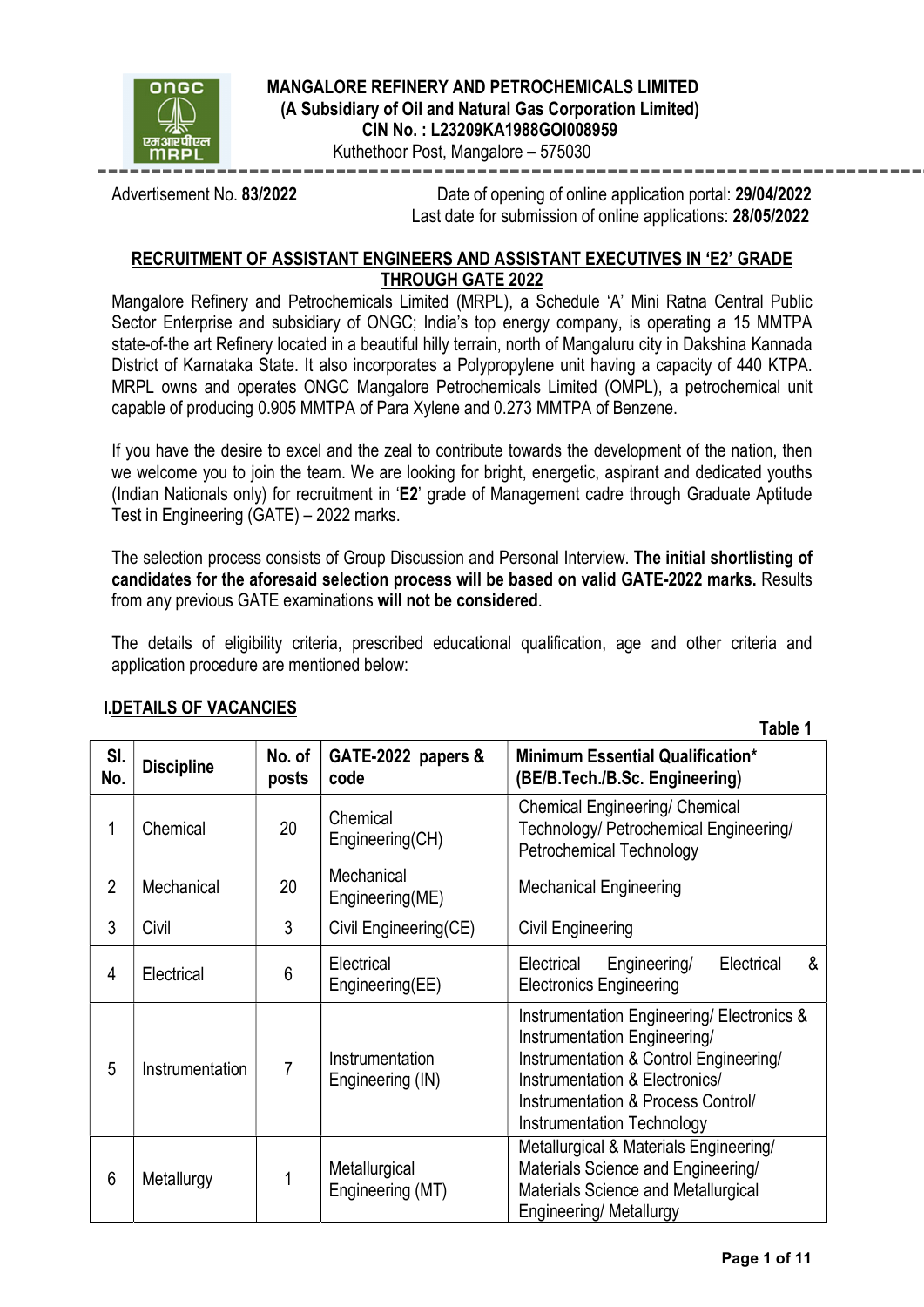|   | Computer<br>Science | 6              | <b>Computer Science and</b><br><b>Information Technology</b><br>(CS) | <b>Engineering in Computer Science</b>                                                                                                                                                                                                                                                                                                                                                             |
|---|---------------------|----------------|----------------------------------------------------------------------|----------------------------------------------------------------------------------------------------------------------------------------------------------------------------------------------------------------------------------------------------------------------------------------------------------------------------------------------------------------------------------------------------|
| 8 | Chemistry           | $\overline{2}$ | Chemistry (CY)                                                       | Master of Science (M.Sc.) in Chemistry or<br>equivalent degree with specialization in any<br>of Analytical Chemistry, Physical Chemistry,<br>Organic Chemistry, Inorganic Chemistry,<br>Applied Chemistry, Industrial Chemistry,<br>Polymer Chemistry, Petroleum Chemistry,<br>Science, Environmental<br>Environmental<br>Applied Environmental<br>Chemistry,<br>Chemistry and (General) Chemistry |

\*Candidates having any other degree/combination degree, example Production Engg. Automobile Engg. Mechatronics, Construction Engg. etc., other than those specifically mentioned above are not eligible to apply. These exclusions are only indicative and not exhaustive.

### **II. DETAILS OF POSTS AND RESERVATION**

|                |                                 |                 |                     |                |                     |           |           | Table 2             |
|----------------|---------------------------------|-----------------|---------------------|----------------|---------------------|-----------|-----------|---------------------|
| SI.<br>No.     | Discipline /<br><b>Position</b> | No. of<br>posts | <b>Reservations</b> |                |                     |           |           |                     |
|                |                                 |                 | <b>UR</b>           | <b>EWS</b>     | <b>OBC</b><br>(NCL) | <b>SC</b> | <b>ST</b> | PwBD**              |
| 1              | Chemical                        | 20              | 8                   | $\overline{2}$ | 6                   | 3         | 1         | 1(SLD)              |
| $\overline{2}$ | Mechanical                      | 20              | 7                   | $\overline{2}$ | 7                   | 3         | 1         | $1$ [HH]#           |
| 3              | Civil                           | 3               | $\overline{2}$      |                |                     | 1         |           | 1 [ASD (M)/SLD/ MI] |
| 4              | Electrical                      | $6\phantom{1}6$ | $\overline{2}$      | 4              | 1                   | 4         | 1         |                     |
| 5              | Instrumentation                 | 7               | 3                   |                | 1                   | 1         | 1         | $1(HH)\#$           |
| 6              | Metallurgy                      | 1               | 1                   |                |                     |           |           |                     |
| 7              | <b>Computer Science</b>         | 6               | $\overline{2}$      | 4              | 1                   | 4         | 1         | 1 [VH-LV]##         |
| 8              | Chemistry                       | $\overline{2}$  | 1                   |                | 1                   |           |           |                     |

Abbreviations Used: UR-Un reserved, EWS- Economically Weaker Section, OBC (NCL)- Other Backward Class (Non-creamy layer), SC-Scheduled Caste, ST-Scheduled Tribe, PwBD- Persons with Benchmark Disability, ASD (M)- Autism Spectrum Disorder (Mild), SLD- Specific Learning Disability, MI- Mental Illness, HH-Hard of Hearing, VH-Visually Handicapped, LV- Low Vision.

\*\* Horizontal Reservation for PwBD category having minimum 40% disability.

# One post of Mechanical and one post of Instrumentation discipline is reserved for category (b)- HH (Hard of Hearing). In case eligible HH candidates are not available, the posts will be filled by the candidate belonging to other categories of benchmark disabilities identified for the said posts. Hence candidates belonging to other PwBD categories identified suitable for respective posts (mentioned at Table-3 below) can also apply [Refer DoPT OM No.36035/02/2017-Estt (Res) dated 15/01/2018].

## One post of Computer Science discipline is reserved for category (a) - VH (Visually Handicapped-Low Vision). In case eligible VH-LV candidates are not available, the post will be filled by candidate belonging to other categories of benchmark disabilities identified for the post. Hence candidates belonging to other PWBD categories identified suitable for respective post (mentioned at Table-3 below) can also apply [Refer DoPT OM No.36035/02/2017-Estt (Res) dated 15/01/2018].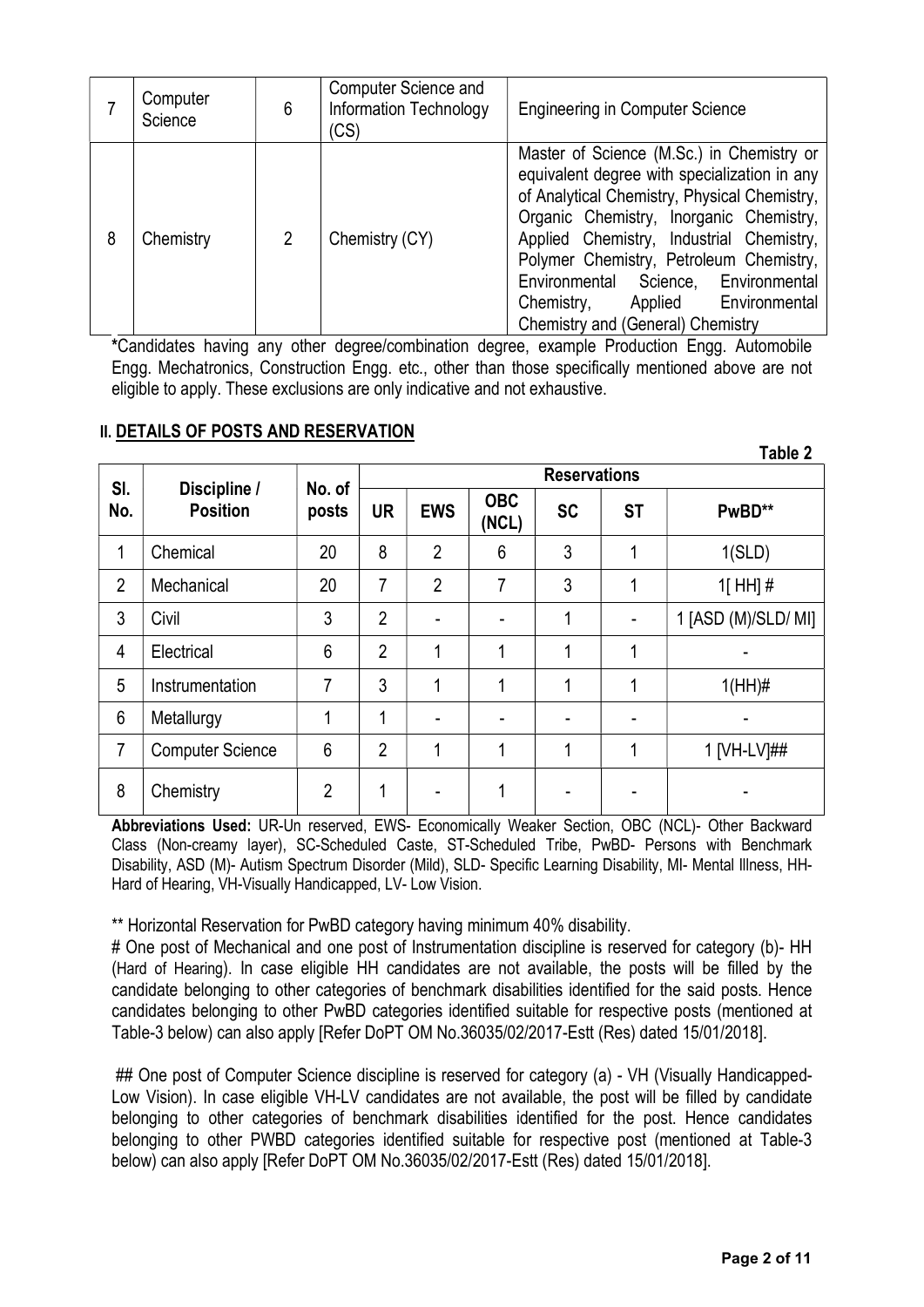### a) For getting the benefits of reservation under OBC(NCL) category:

- Name of caste to which candidate belongs must appear in the Central List of Other Backward Classes of respective state as notified by Ministry of Social Justice and Empowerment, Govt. of India for appointment to posts under Govt. of India and Central Govt. Public Sector Undertakings.
- Candidates need to furnish caste certificate issued by the competent authority in the latest prescribed format applicable for purpose of reservation in appointment to posts under Government of India/Central Government Public Sector Undertaking and it must be issued on or after 1st November 2021.
- The certificate must contain date of issue along with name of caste, spelled exactly in the same manner as appearing in the central list.
- The OBC category candidates who belong to "CREAMY LAYER" are not entitled for OBC(NCL) concession/reservation and such candidates shall have to apply as "UR" category candidate.

#### b) For getting the benefits of reservation under SC/ST category:

- Name of caste to which candidate belongs must appear in the List of SC/ST of respective state as notified by Ministry of Social Justice and Empowerment, Govt. of India.
- The caste certificate must contain date of issue along with name of caste.
- The candidates need to furnish their SC/ST certificate as per the latest format prescribed by Government of India.

#### c) For getting the benefits of reservation under EWS category:

- Candidates seeking reservation under EWS category will have to submit an Income and Asset Certificate issued by the Competent Authority.
- The Prescribed format and the Competent Authority have been mentioned in DOPT Office Memorandum no 36039/1/2019-Estt(Res) dated 31/01/2019.

### d) For getting the benefit of reservation under PwBD category:

 The candidate needs to furnish PwBD certificate as per latest format applicable to relevant category of disability.

### III.POSTS IDENTIFIED SUITABLE FOR PERSONS WITH BENCHMARK DISABILITY (PwBD) **CATEGORY**

The following posts are identified suitable for candidates belonging to PwBD category and having minimum 40% disability:

| SI.No.         | <b>Discipline/Position</b> | <b>Eligible PwBD Category</b>                  |
|----------------|----------------------------|------------------------------------------------|
|                | Chemical                   | HH, OA, OL, Dw, AAV, SLD, MI                   |
| $\overline{2}$ | Mechanical                 | LV, HH, OA, BA, OL, CP, Dw, AAV, ASD (M), SLD, |
| 3              | Civil                      | MI                                             |
| 4              | Electrical                 | HH, OL, Dw, AAV, ASD (M), SLD, MI              |
| 5              | Instrumentation            | HH, OL, CP, LC, Dw, AAV, ASD (M), SLD, MI      |
| 6              | Metallurgy                 | HH, OA, BA, OL, BL, Dw, AAV, ID, SLD, MI       |
|                | <b>Computer Science</b>    | LV, HH, OL, CP, LC, Dw, AAV, SLD, MI           |
| 8              | Chemistry                  | HH, OA, OL, CP, Dw, AAV, SLD, MI               |

Abbreviations Used: HH- Hard of Hearing, OA- One Arm, OL- One Leg, Dw- Dwarfism, AAV- Acid Attack Victims, SLD- Specific Learning Disability, MI- Mental Illness, LV- Low Vision, BA- Both Arms, CP- Cerebral Palsy, ASD (M)- Autism Spectrum Disorder (Mild), LC- Leprosy Cured, BL- Both Legs, ID- Intellectual Disability.

Table 3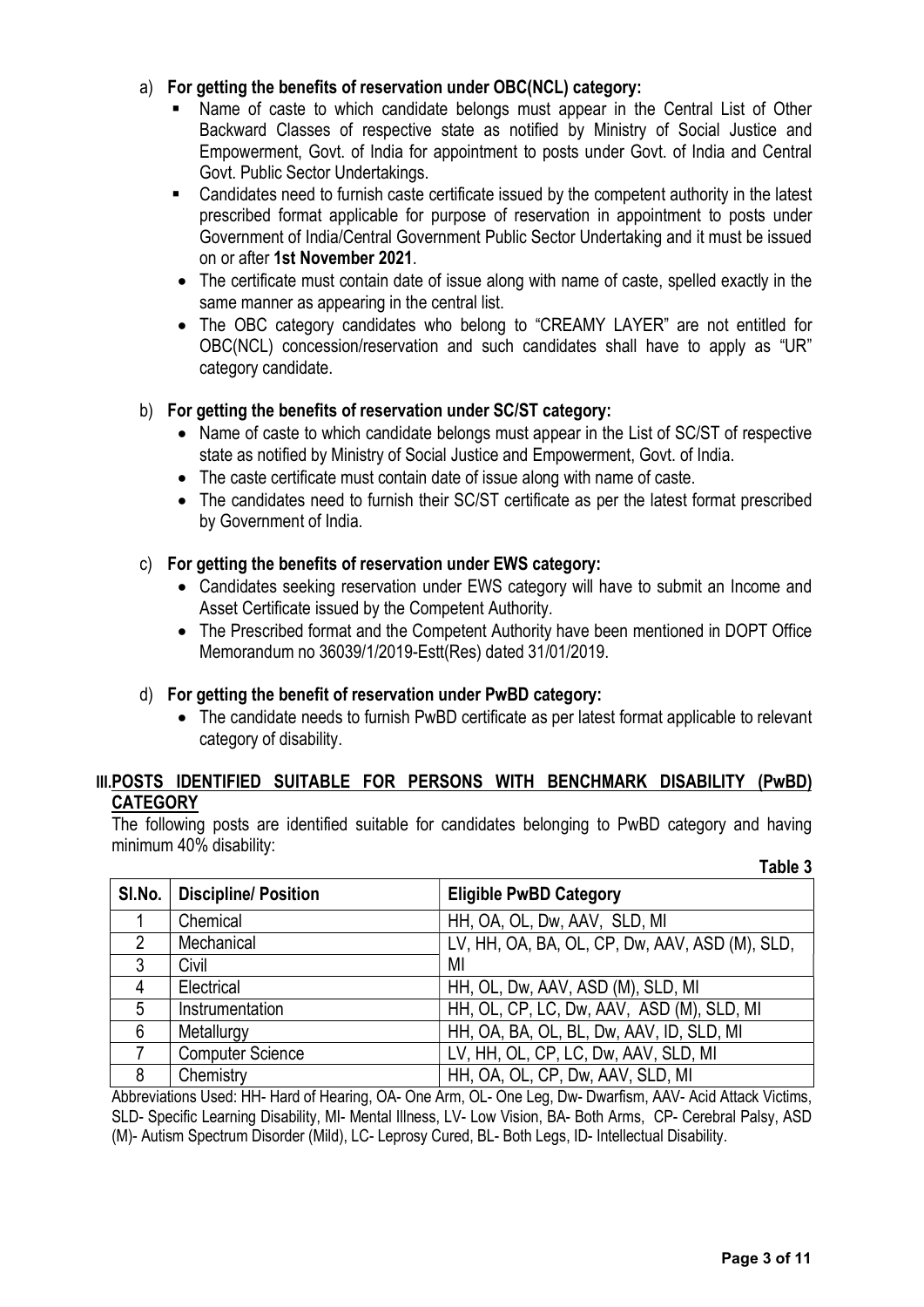### IV.SCALE OF PAY, PROBATION AND EMOLUMENTS

Candidates selected as Assistant Engineers/Assistant Executives will receive a starting Basic pay of Rs. 50,000/- per month and shall be placed on training cum probation in the pay scale of Rs. 50,000- 1, 60,000 as per Company Rules. In addition DA (on IDA pattern), HRA/Township Accommodation, Perks & Allowances under cafeteria approach and other allowances/benefits as per Company Rules will be admissible.

### V.SERVICE BOND

Candidates selected as Assistant Executives/ Assistant Engineers will have to execute a Service bond to serve MRPL for a minimum period of three years from the date of joining (including training cum probation period).

|                             | Table 4                                  |
|-----------------------------|------------------------------------------|
| Category                    | <b>Bond Amount</b>                       |
| General                     | Rs 3,00,000/- (Rupees Three Lakhs only)  |
| EWS/OBC (NCL)/ SC /ST/ PwBD | Rs 50,000/- (Rupees Fifty Thousand only) |

Note: The candidates belonging to reserved category have to furnish the caste certificate issued by the competent authority in the prescribed format.

#### VI. UPPER AGE LIMIT

Maximum 27 years for Unreserved (UR) and Economically Weaker Section (EWS) category candidates. The cutoff date for deciding the maximum permissible age shall be 28/05/2022. Relaxation in upper age limit for OBC (NCL)/ SC/ ST category will be applicable only for the posts reserved for respective category.

|           | Table 5                              |
|-----------|--------------------------------------|
| Category  | <b>Relaxation in Upper Age Limit</b> |
| OBC (NCL) | 3 years                              |
| SC/ST     | 5 years                              |

In addition to the upper age limit specified above for UR/ EWS/ OBC(NCL)/ SC/ ST category, Persons with Benchmark Disability (PwBD) category candidates having minimum 40% disability are entitled for 10 (ten) years relaxation. Relaxation in age for Ex-servicemen is as per rules of Government of India.

### VII.EDUCATIONAL QUALIFICATION AND OTHER ELIGIBILITY CRITERIA

- a) Candidate shall possess valid GATE marks in the corresponding GATE papers mentioned at Table-1. The results of GATE 2022 only will be considered.
- b) Candidate should have passed essential qualification(s) specified at Table-1. All qualification must be from UGC recognized Indian University / UGC recognized Indian Deemed University/ AICTE approved Autonomous Indian Institution / Concerned Statutory Council (wherever applicable)/Board of Technical Education.
- c) Candidates applying against UR, EWS & OBC (NCL) post should have minimum 60% aggregate marks in the essential qualifications specified at Table-1 above. Candidates applying against posts reserved for SC/ ST and PwBD category should have minimum 50% aggregate marks in the essential qualifications specified at Table-1 above.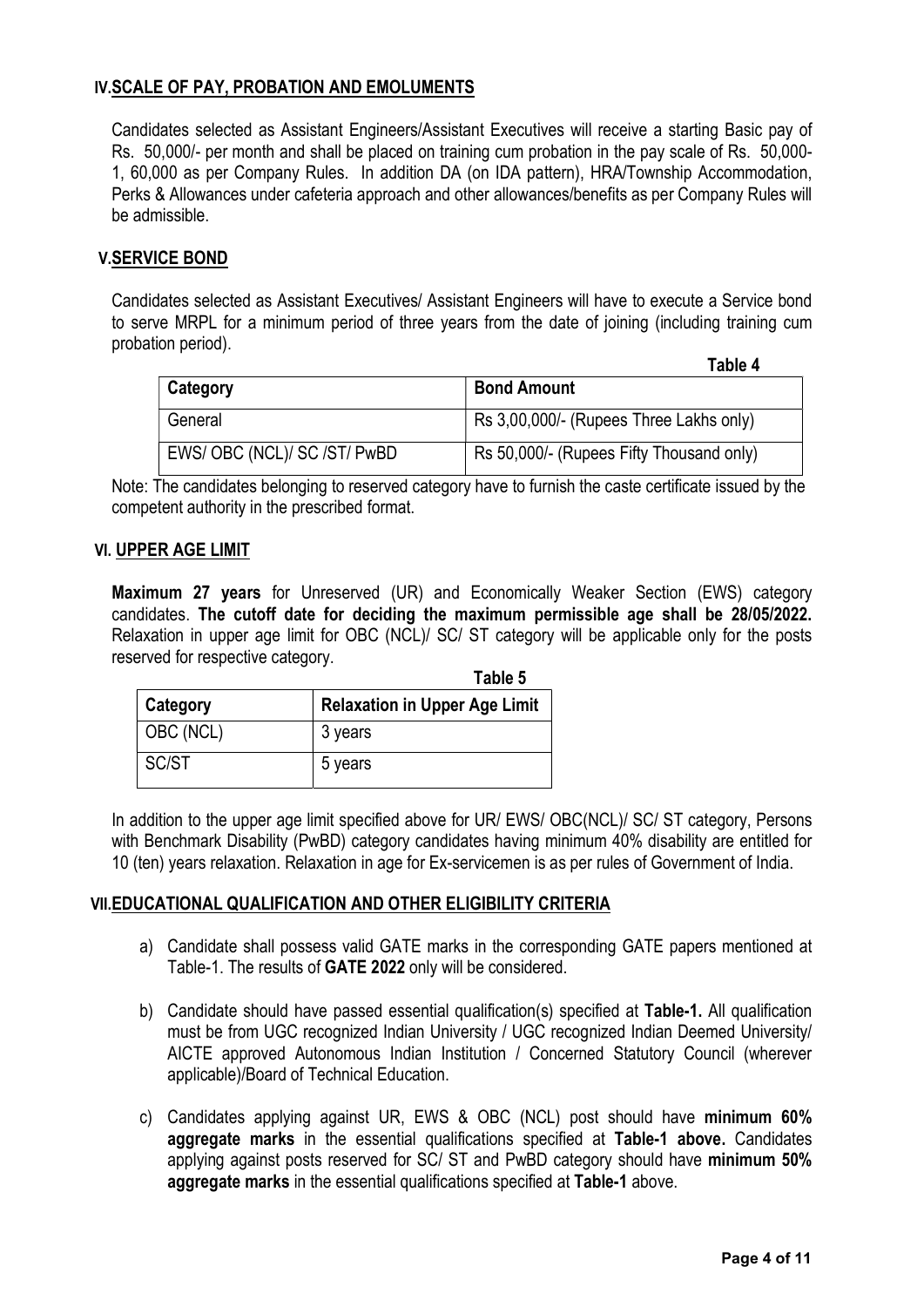- d) Minimum percentage of marks in the essential qualification as indicated above shall be aggregate of all semesters to be calculated taking average of all semesters/years, irrespective of the weightage given to any particular semester/year/subjects by the Institute/University. Aggregate percentage of marks shall not be rounded off (for example 59.99 % not to be rounded off as 60%).
- e) In case CGPA/OGPA/Grade is awarded by university, the equivalent percentage shall be derived based on the formula provided by the University for converting the grade to percentage. If no formula is prescribed by the University, the equivalence in percentage of marks will be established by multiplying the CGPA/OGPA/Grade by a factor of 10 subject to the condition that the candidate has to submit documentary proof that the University does not have any formula for conversion of CGPA/OGPA/Grade to corresponding percentage.
- f) Relaxation in percentage of marks in the essential qualification for SC/ST/PwBD category is applicable only to the posts reserved for SC/ST/ PwBD category as the case may be.
- g) Engineering Degree can be B.E / B.Tech / B.Sc. Engineering (04 year course).
- h) Candidates having five years BE/B.Tech + ME/M.Tech integrated dual degree in engineering in relevant discipline shall also be considered at par with B.E /B.Tech/B.Sc. Engineering.
- i) Candidates pursuing/completed M.Tech in any disciplines, other than those mentioned above, for being eligible, must have completed BE/B.Tech/B.Sc. Engineering in one of the above mentioned qualifying degree examination (essential qualifications specified at above Table-1) and have valid GATE-2022 marks in the above mentioned qualifying degree examination, are eligible to apply.
- j) Integrated ME/ M.Tech candidates will be eligible, if they have already completed the course requirement for award of BE/ B.Tech/ B.SC. Engineering in one of the qualifying degree examination (essential qualifications specified at above Table-1) and have completed ME/ M.Tech.
- k) If a candidate pursues integrated ME/ M.Tech Programmes and is awarded two separate degrees i.e. BE/B.Tech and ME/M/Tech, then the % of marks/CGPA obtained by the candidates in BE/B.Tech will be considered to determine the eligibility of the candidates.
- l) If a single degree i.e. ME/M.Tech is awarded to the candidates at the end of integrated ME/M.Tech programme, then the consolidated marks obtained by the candidate at the end of integrated ME/M.Tech programme will be reckoned for deciding the eligibility.

### VIII. SELECTION PROCESS

- a) Selection methodology will comprise of initial shortlisting based on valid GATE 2022 marks followed by Group Discussion (GD) and Personal Interview (PI). The management reserves the right to add, modify or delete any test, as the case may be, to the selection process.
- b) Only those candidates who meet all eligibility criteria, applicable to them, as mentioned in this advertisement shall be considered for shortlisting for GD and PI.
- c) The short-listing of candidates for appearing in GD and PI will be done based on the marks obtained by them (Out of 100) in the GATE 2022 examination. Marks of any previous GATE examination will not be considered.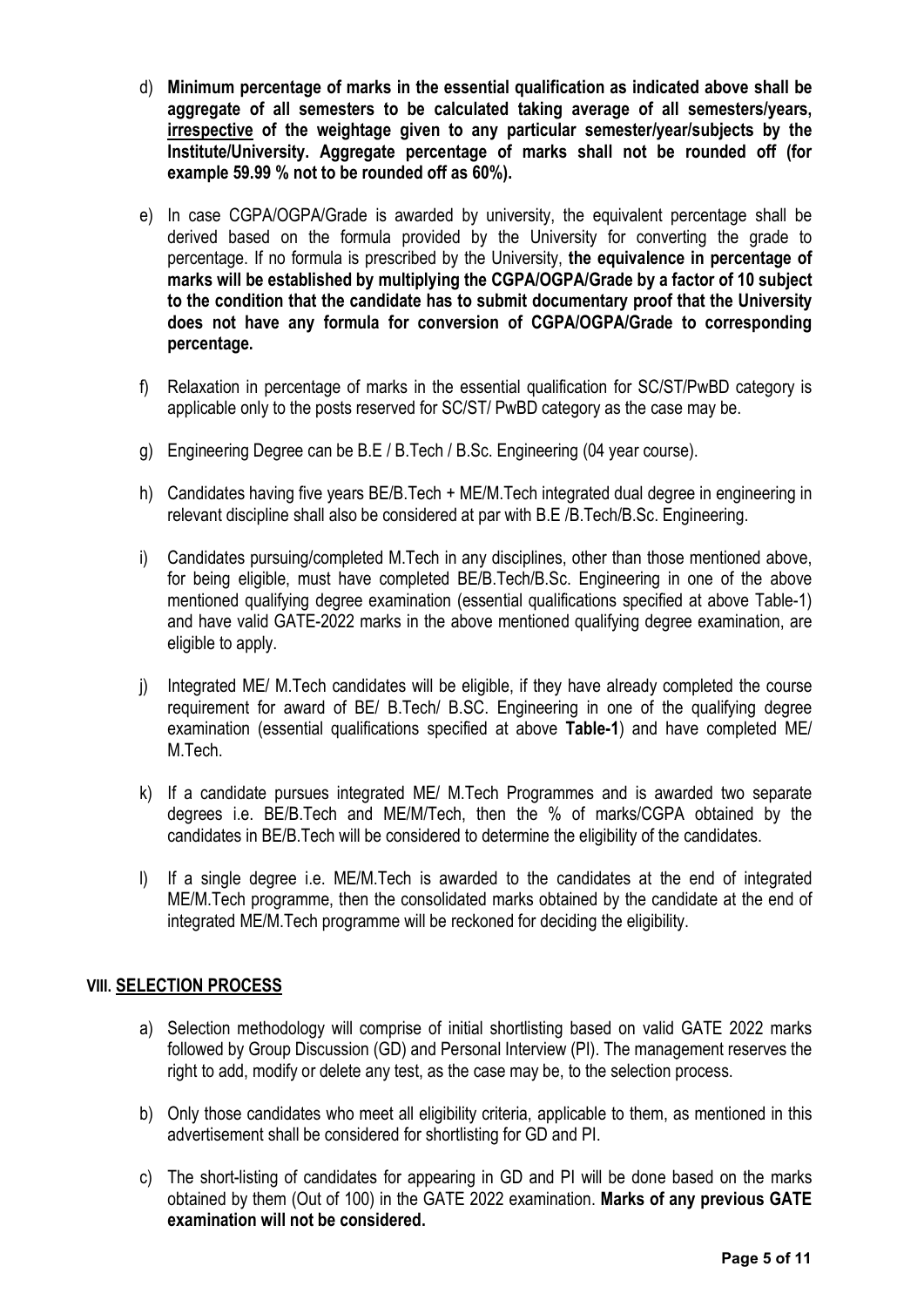- d) The candidates will be called for GD and PI in the ratio of 1:5 (i.e. 1 Post: 5 candidates, as per the reservation of posts). In case multiple candidates are having same GATE marks, then the candidate who has got higher marks in the essential qualification mentioned at Table-1 above will be considered.
- e) The Final merit list of candidates shall be prepared based on total sum of weightage of GATE marks, Group Discussion and Personal Interview marks as per the prevailing rules of MRPL.

#### IX. GENERAL INFORMATION / INSTRUCTIONS:

- a) Selected candidates will be posted at various locations/department of the Company based on the requirement. Employees are liable to be transferred to any place in India or abroad, within the same organization, or one of the group companies of ONGC or any other organization as per the requirement of MRPL.
- b) If required, the candidates need to work in shifts including night shifts.
- c) No other Qualification other than expressly mentioned in the Qualification Criteria would be accepted.
- d) The Call letter for the Group Discussion and Personal Interview indicating the time and venue can be downloaded from MRPL website. Candidates are advised to check the website frequently for updates and not to rely on any other source for any information pertaining to this recruitment.
- e) While filling online application, it is mandatory for all the candidates to upload their Photograph, Signature, GATE – 2022 Score Card, Caste Certificate/PWD certificate/ Income and Asset Certificate for EWS Category etc. as specified in this advertisement without any exception.
- f) Candidates should comply with additional instructions of MRPL, if any.
- g) No correspondence will be entertained about the outcome of the application, at any stage.
- h) Candidate must ensure that they fulfill all the eligibility criteria specified in the advertisement as on 28/05/2022. In case it is found that the information furnished by a candidate is defective in any manner or has been deliberately suppressed, the candidature will be summarily rejected as and when it comes to the notice of the Management. The candidates are advised to satisfy themselves fully about the correctness of the information furnished to MRPL. The candidature would be rejected if found ineligible at any stage.
- i) Issue of call letter for Group Discussion and Personal Interview does not confer any right of acceptance of candidature and should not be construed as an acknowledgment of fulfilling the eligibility criteria.
- j) In case of any clarification on recruitment process, please email at recruit1@mrpl.co.in. No other form of communication shall be entertained. However, pendency of any such query will not effect in extension of scheduled dates of the recruitment process.
- k) The decision of MRPL in all matters relating to the conduct of Group Discussion and Personal Interview and preparation of merit list will be final and binding on the candidates and no enquiry/correspondence will be entertained in this regard.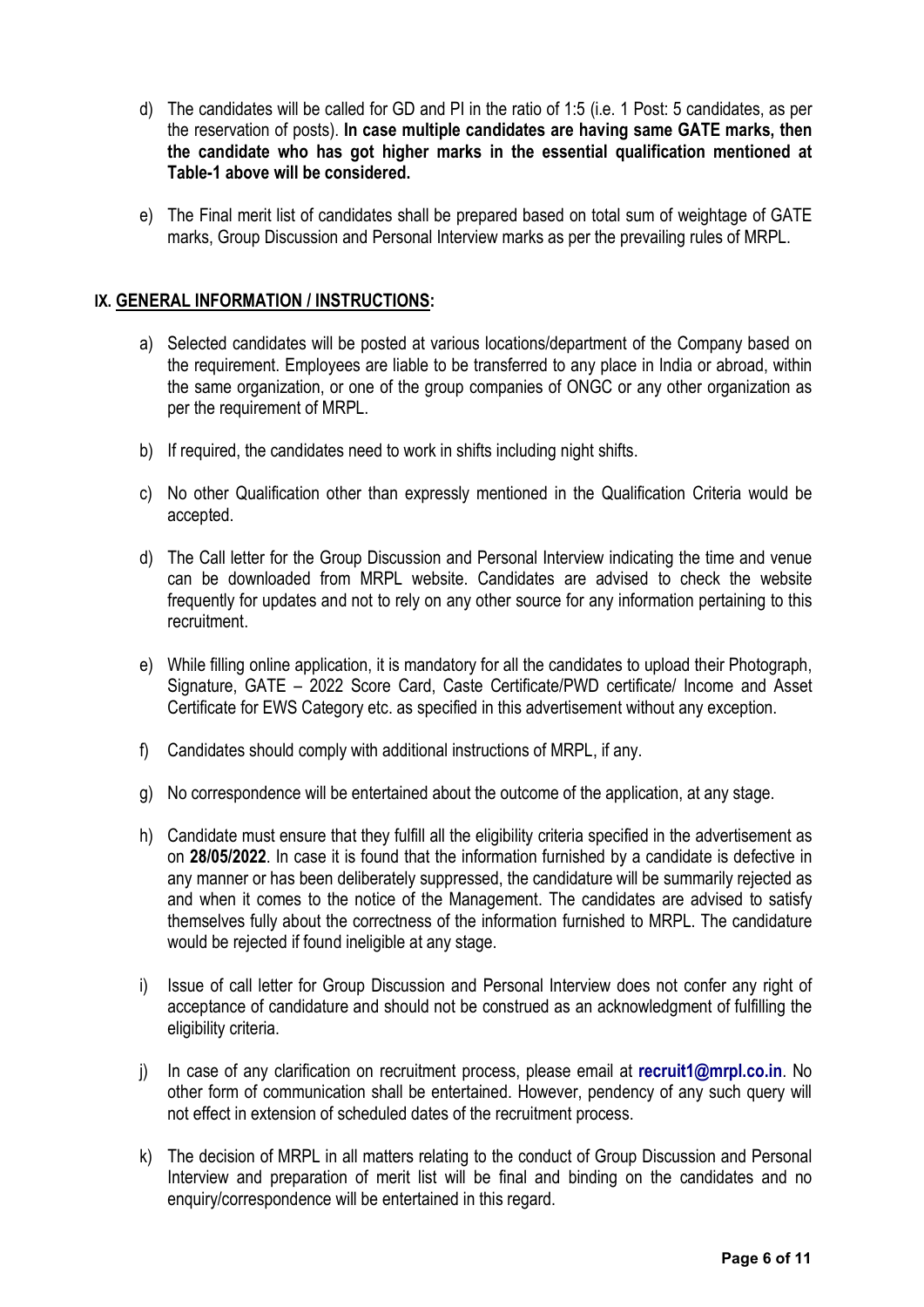## X. APPLICATION FEE

- a) General, OBC (including non-creamy layer) and EWS category candidates are required to pay a non-refundable application fee of Rs.100/- (Rupees One hundred only) while applying online. Bank charges/Taxes etc., if any, has to be borne by the candidates.
- b) SC / ST/ PwBD/ Ex-Serviceman categories are exempted from payment of Application Fee.
- c) Fees once paid will not be refunded under any circumstances. Candidates are therefore requested to verify their eligibility before applying. Candidate should note that in case status of payment is "not success" for their transaction, i.e. status of payment shown in the payment portal is "pending", "failure", "rejected" or any other technical issue, then it is the responsibility of candidate to ensure that payment made to MRPL is successful within due date. In case transaction is reversed by the bank to candidate or cancelled and payment is not received by MRPL within due date, the candidature shall be summarily cancelled.
- d) Candidate should also note that in case the payment details filled up by candidates in online system is not matching with the transaction details provided by the bank, their candidature shall be summarily cancelled. Cheque, Money Orders, Postal Orders, Pay Orders, Banker's Cheque, Postal Stamps, Demand Drafts etc. will not be accepted towards application fee and MRPL is not liable to send the same back to the candidate.

#### XI.REQUIREMENT BEFORE FILLING ONLINE APPLICATION FORM

- a) Candidates must go through this detailed advertisement very carefully and check their eligibility before proceeding to apply ONLINE for the position.
- b) The relevant link to apply ONLINE shall be available on the company website https://www.mrpl.co.in/careers. Candidates should read the instructions carefully and fill the ONLINE application form giving correct and complete information.
- c) Candidate should have following documents ready for uploading on the ONLINE portal during registration:
	- Scanned copy of recent color passport size photograph, not older than 6 months. Candidates are advised not to upload photograph taken using mobile phone.
	- Scanned copy of Signature
	- GATE Score Card
	- Caste Certificate [OBC(NCL)/SC/ST] / PwBD Certificate/ Income and Asset Certificate (for EWS category) as applicable
- d) Prior to applying ONLINE, Candidate would be required to register their email id and mobile number in the online portal. Therefore, they must have a valid email id and mobile number, both of which should remain active for minimum 01 year from the date of registration. Communications to the candidates to apprise them about various stages of recruitment process will be sent on their registered email id and/or mobile number only.
- e) Post registration of email id and mobile number, request for change of Mobile number and email ID will not be entertained.
- f) Candidate must read the On-Screen instructions very carefully while applying and filling the entries in the ONLINE form. Candidate must keep on verifying their entries repeatedly prior to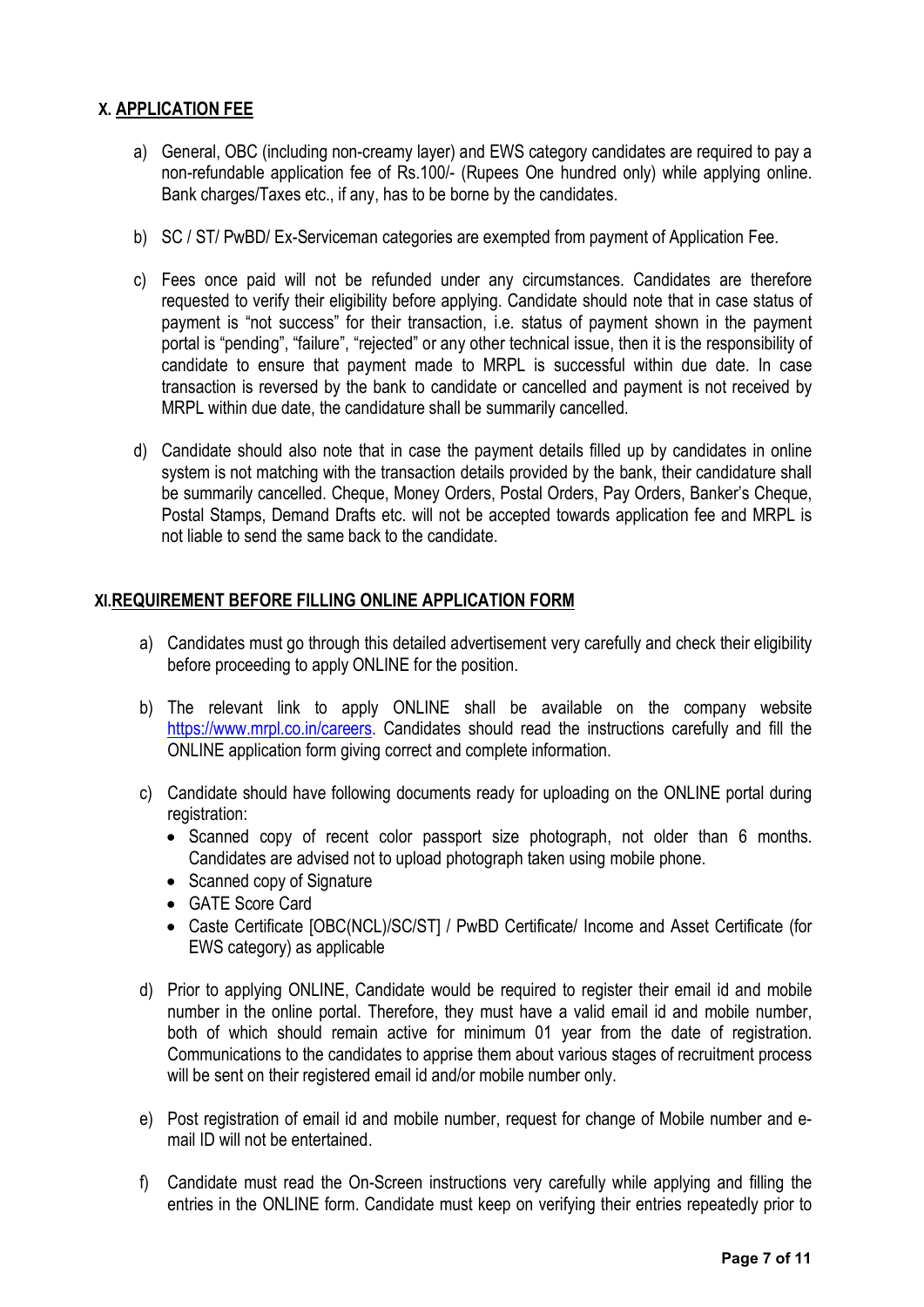submitting their ONLINE application, as no request for changes in the entries shall be entertained after submission of the ONLINE application form.

- g) Candidates are required to ensure that the documents uploaded in the application portal are clearly readable else the application may get rejected. Uploading of false/incomplete documents also may lead to rejection of application. Candidates are advised to use a flatbed scanner for scanning documents for uploading.
- h) For the advertised position, only the registration done on our ONLINE portal shall be acceptable and no other mode/format of application shall be acceptable.

#### XII.HOW TO APPLY

Step 1: Candidates meeting the prescribed eligibility criteria for the post, may visit the website https://www.mrpl.co.in/careers and Click on "Advt.No.83/2022: Recruitment of Assistant Engineers And Assistant Executives in 'E2' Grade of Management Cadre through GATE 2022". Click on "Click here to register online" for generating Login ID and Password.

Step 2: After generating Login ID and Password, click on "Sign In" for logging in to apply for the suitable post. Furnish particulars/details pertaining to educational qualifications, caste etc. and such other information as sought in the online application form.

Step 3: Upon submission of particulars (Step 2), the online system will generate an Application ID which will be sent to the candidate through email/SMS.

Step 4: Next step to be followed by the candidates shall be as under:

|                                                                                     | Table 6                |
|-------------------------------------------------------------------------------------|------------------------|
|                                                                                     | For                    |
| For General, OBC(NCL) and EWS candidates                                            | <b>SC/ST/PwBD/ExSM</b> |
|                                                                                     | category candidates    |
| Click on 'Pay Now' and Select Payment Category as "Advt. 83/2022" and then<br>(a)   | (a) Upload the digital |
| complete the payment process submitting the relevant details like Application       | 0t<br>copy             |
| ID etc. and making online payment of application fees of Rs.100/-. Upon             | photograph,            |
| payment, save and take a print of the payment confirmation receipt for further      | signature<br>and       |
| application process and records. This also needs to be uploaded in the next         | required<br>other      |
| stage.                                                                              | documents<br>and       |
|                                                                                     | finally<br>click       |
| Now click on "Already Paid" in the home page and then sign-in using Login-ID<br>(b) | "Submit"               |
| and password to submit details viz. SBI e-Collect Reference Number (starting        | 'Application           |
| with DU), Payment Bank Name and Payment Date. Also upload the payment               | İS<br>process          |
| confirmation receipt in pdf format. Then click "Next".                              | completed'             |
|                                                                                     | be<br>message<br>will  |
| (c) Upload the digital copy of photograph, signature and other required documents   | displayed<br>along     |
| and finally click "Submit" 'Application process is completed' message will          | final<br>with<br>the   |
| be displayed along with the final Application.                                      | Application.           |

Once the submission of application is complete, candidate must keep PDF format of the ONLINE application form in their safe custody for future reference. Candidates do not have to send this printout to MRPL.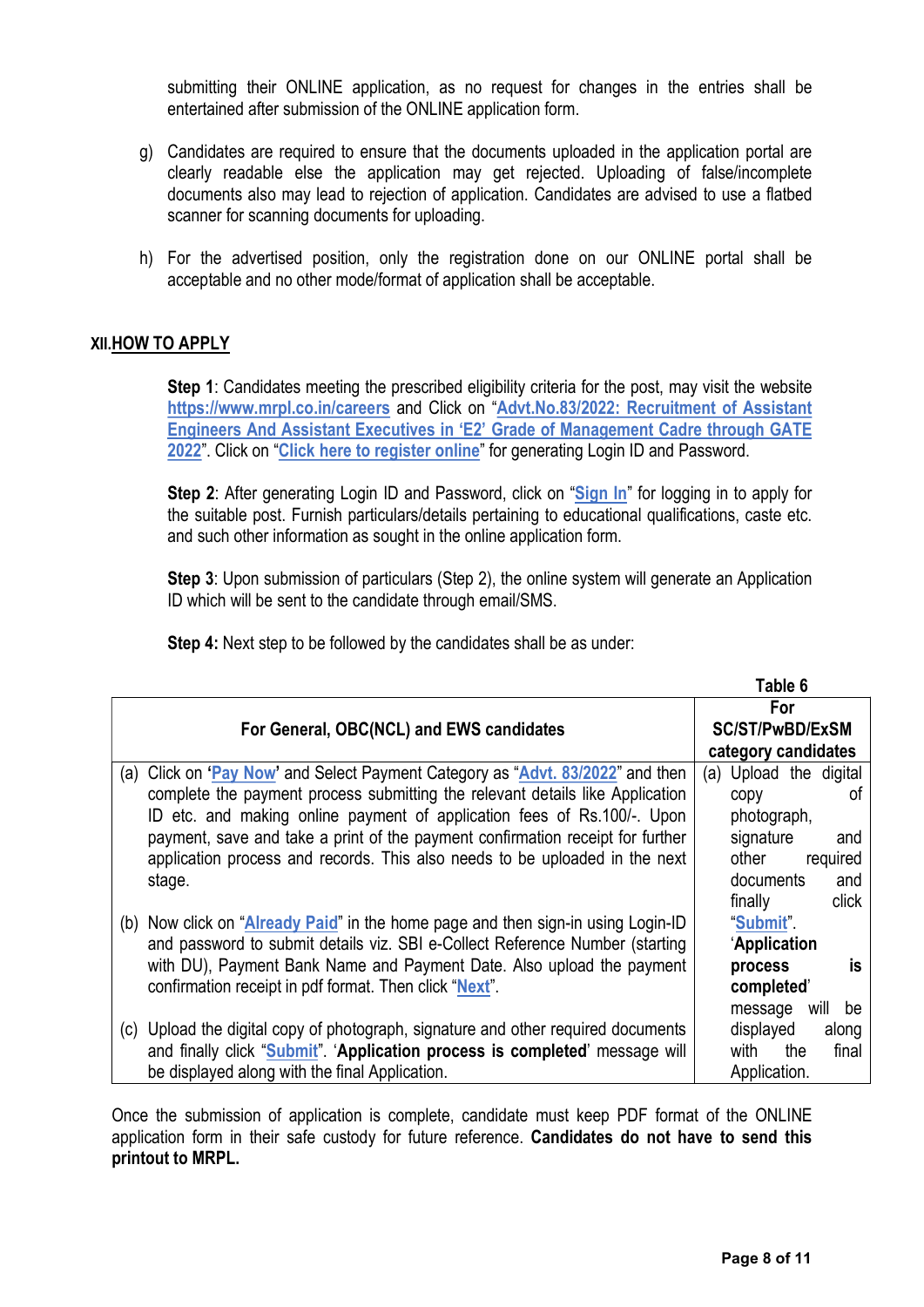## XIII.DOCUMENT VERIFICATION BEFORE GROUP DISCUSSION AND PERSONAL INTERVIEW

Original documents along with a self-attested copy of the listed documents/ testimonials /any other documents required by MRPL mentioned at Table-7 below should be furnished during Document Verification at the time of Personal Interview.

| SI.<br>No.     | <b>Particulars</b>                                                                                                                         | Documents to be produced                                                                                                                                                                                                                                                                                                                                                                                                                                                                                                                                                                                                                                                                                                                                                                                                                                                                                              |  |
|----------------|--------------------------------------------------------------------------------------------------------------------------------------------|-----------------------------------------------------------------------------------------------------------------------------------------------------------------------------------------------------------------------------------------------------------------------------------------------------------------------------------------------------------------------------------------------------------------------------------------------------------------------------------------------------------------------------------------------------------------------------------------------------------------------------------------------------------------------------------------------------------------------------------------------------------------------------------------------------------------------------------------------------------------------------------------------------------------------|--|
| 1              | Proof of Age (any one of<br>the document mentioned)                                                                                        | a) SSLC marks card indicating date of birth or<br>Matriculation certificate indicating date of birth or<br>b)<br>School leaving certificate indicating date of birth or<br>$\mathsf{C}$<br>Municipal birth certificate.<br>d)                                                                                                                                                                                                                                                                                                                                                                                                                                                                                                                                                                                                                                                                                         |  |
| $\overline{2}$ | Educational qualification<br>[Class X, XII, Diploma,<br>Degree/Post<br>Graduate<br>Degree.<br>(as applicable for the<br>post applied for)] | a) All mark sheets & certificates of educational qualifications<br>b) For Diploma/Degree/PG Degree the individual mark sheet of all<br>semesters/years has to be submitted. Only last semester/year<br>mark sheet with details of all previous semester/year marks<br>shall not be considered and will lead to rejection of the<br>candidate. Consolidated mark sheet showing details of all<br>semesters/ years marks and all subjects studied can be<br>submitted in case the University is not issuing individual<br>mark sheets for each semester/year.<br>Diploma/Degree/ PG Degree certificate has to be submitted. In<br>C)<br>candidate has not got Diploma/Degree/Post<br>the<br>case<br>Graduation certificate then provisional Diploma/Degree/PG<br>Degree certificate needs to be submitted. Non-submission of<br>Diploma/Degree/Post Graduation certificate may lead to<br>rejection of the candidature. |  |
| 3              | GATE-2022 Score Card                                                                                                                       | GATE - 2022 Score Card has to be submitted.                                                                                                                                                                                                                                                                                                                                                                                                                                                                                                                                                                                                                                                                                                                                                                                                                                                                           |  |
| 4              | certificate<br>Caste<br>[SC/ST/OBC(Non-Creamy<br>Layer)]/ Income and Asset<br>Certificate (EWS)                                            | Caste certificate [SC/ST/OBC (NCL)]/Income and Asset Certificate<br>(For EWS) issued by the Competent Authority in the prescribed<br>format. The prescribed format of certificates is available at<br>https://www.mrpl.co.in/careers. Non-submission of caste certificate/<br>Income and Asset Certificate may lead to rejection of the<br>candidature.                                                                                                                                                                                                                                                                                                                                                                                                                                                                                                                                                               |  |
| 5              | <b>PWBD</b> certificate                                                                                                                    | Candidate belonging to Persons with Benchmark Disability (PWBD)<br>category shall submit the PWBD certificate issued by the<br>Competent Authority. The prescribed format of certificate is<br>available at https://www.mrpl.co.in/careers. Only candidates having<br>not less than 40% of relevant Disability are eligible to be<br>considered under PWBD as per "the Rights of Persons with<br>Disabilities Act, 2016. Non-submission of PWBD certificate may<br>lead to rejection of the candidature.                                                                                                                                                                                                                                                                                                                                                                                                              |  |
| 6              | Ex-serviceman                                                                                                                              | Candidates belonging to Ex-serviceman category shall submit the<br>documents issued by the Competent Authority to establish Ex-<br>servicemen status.                                                                                                                                                                                                                                                                                                                                                                                                                                                                                                                                                                                                                                                                                                                                                                 |  |
| $\overline{7}$ | No Objection Certificate<br>(NOC)                                                                                                          | Candidate employed in Central/State Government/Public Sector<br>Enterprises/Autonomous bodies, are required to forward their<br>application through PROPER CHANNEL(through their present<br>employer) or should produce the NO OBJECTION CERTIFICATE<br>at the time of Interview failing which they will not be allowed to<br>appear for Interview.                                                                                                                                                                                                                                                                                                                                                                                                                                                                                                                                                                   |  |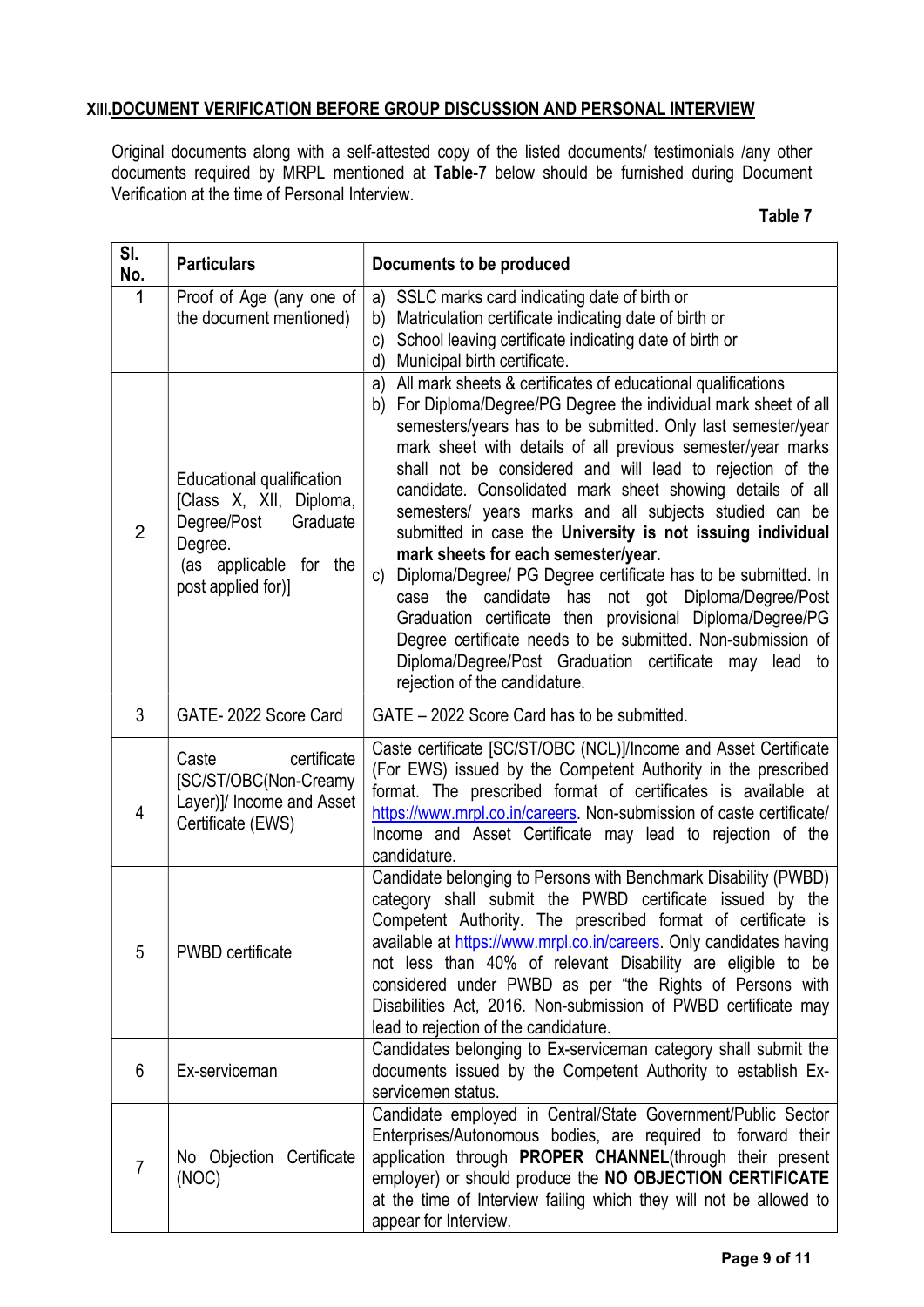#### XIV. OTHER INSTRUCTIONS

- a) Concessions for reserved categories as notified by the Government of India from time to time will be applicable.
- b) Candidates called for Group Discussion and Personal Interview will be reimbursed Traveling Expenses from their correspondence address/actual place of travel on production of tickets by the shortest route. Local Travel cost, if any, shall have to be borne by the candidates. The travelling expense reimbursement admissibility will be as under:

Table 8

| Grade | <b>Travelling Expenses reimbursement admissibility</b>                                 |
|-------|----------------------------------------------------------------------------------------|
|       | For all candidates called for Group Discussion and Interview: 3AC train fare or AC bus |
|       | fare limited to 3AC train fare.                                                        |
|       |                                                                                        |

PwBD category candidates will be reimbursed travel cost as above, for one attendant wherever applicable, as per Govt. guidelines.

- c) The prescribed qualification/experience are the minimum required eligibility criteria for the post and mere possession of the same will not entitle a candidate for Group Discussion/ Personal Interview etc. MRPL's decision shall be final in this regard. MRPL reserves the right to raise the minimum eligibility standards. MRPL also reserve the right to fill or not to fill all or any of the notified positions without assigning any reason whatsoever.
- d) Candidates employed in Central/State Government/Public Sector Enterprises/Autonomous bodies shall either forward their application through Proper Channel or must produce No Objection Certificate (NOC) from their present employer at the time of Personal Interview. In case, the application of candidate is not forwarded through proper channel or the candidate fails to produce NOC from his/her present employer at the time of Personal Interview, his /her candidature will not be considered. For forwarding the application through Proper Channel, the candidate needs to apply online, complete the application process and then the print out of the online application form needs to be forwarded to MRPL through their present employer. The application may be forwarded to "Recruitment Section, Mangalore Refinery and Petrochemicals Limited, Kuthethoor Post, Mangalore- 575030, Karnataka".
- e) Working knowledge of Hindi is desirable.
- f) Requests for change of category once declared in the application will not be entertained.
- g) Satisfactory Character & Antecedents report would be required once selected and the Management reserves the right to outrightly dismiss the candidate whose report is not found satisfactory. Candidates need to specify details of arrest/prosecution by any court while filling the online application form.
- h) Candidates must mention correct and active e-mail ID/mobile number for various communications.
- i) Management reserves the right to cancel/restrict/enlarge/modify/alter the recruitment/selection process, if need arises, without issuing any further notice or assigning any reason thereof.
- j) Any canvassing directly or indirectly by the applicant will disqualify his/her candidature.